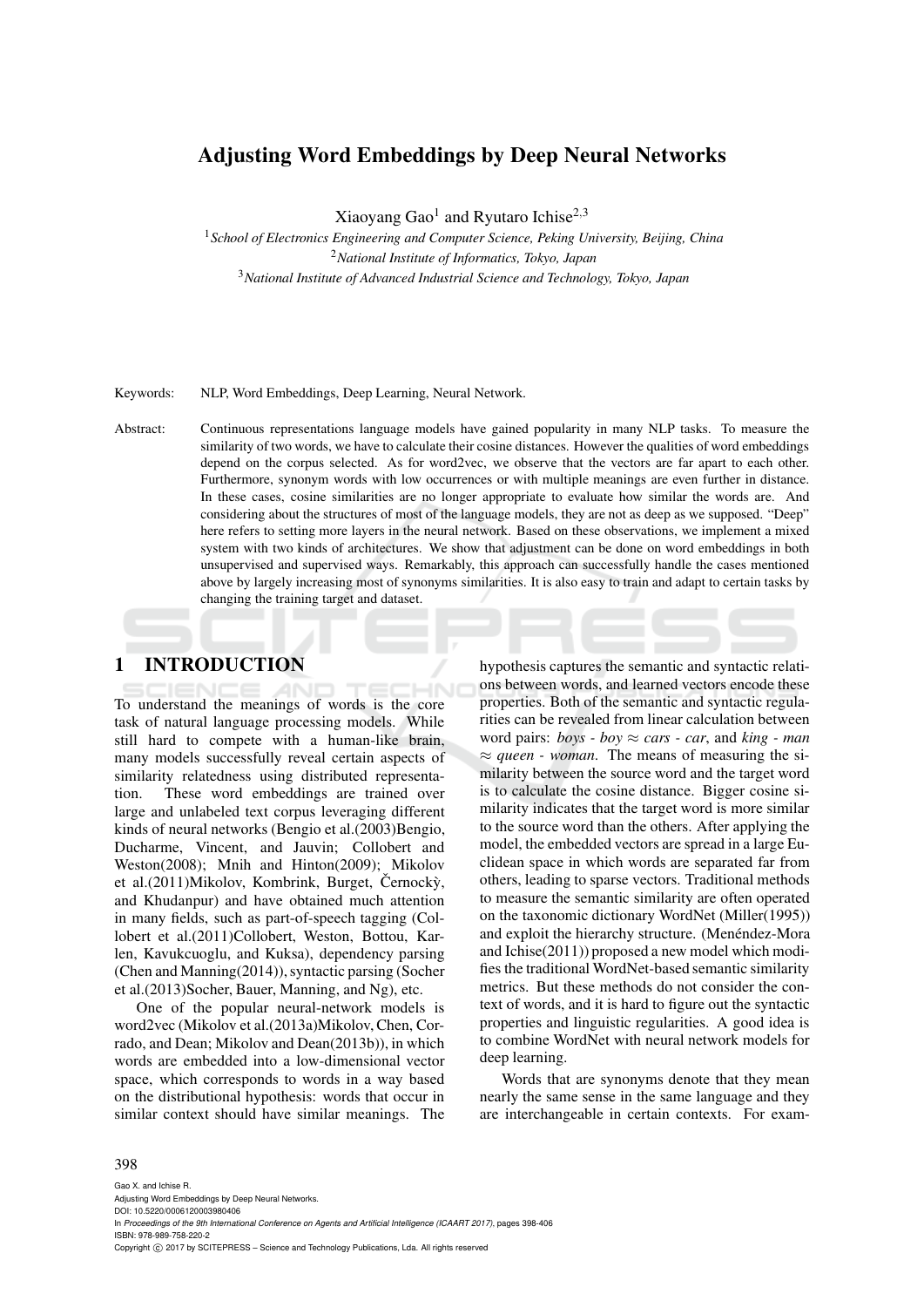

Figure 1: The framework of our system. We feed word representations to a deep neural network for pre-training, and then use learned parameters for a deep neural network which implements for fine-tuning. *x* is the input,  $h_1$  and  $h_2$ are the learned hidden representations from unsupervised model. Synonym dataset is used for supervised learning in fine-tuning model.

ple, *blush* and *flush* can be both interpreted as becoming red in the face when feeling embarrassed or shamed, but the cosine similarity between words is only around 0.2 when we obtain the vector by word2vec. It is also observed that word2vec doesn't recover another kind of relational similarity, for example, *regularize* and *regularise* are totally the same, but such word pair only gains around 0.7 cosine similarity which illustrate the sparse and scattered properties of word2vec representations. In this paper, we propose two different deep neural networks to compress the vectors and reduce the dimensionality in both supervised and unsupervised ways. Unsupervised deep neural networks are usually applied for pretraining and extracting meaningful features, and can achieve better performance comparing to the results without unsupervised learning process. Considering there is only one hidden layer in word2vec, we show that leveraging deep neural networks on learned vectors can lead to competitive and state-of-the-art results. By adjusting the elements in the vector, we found that using autoencoders can improve the similarity between synonyms, exhibiting the nature of this relation, making the cosine similarity more plausible to human perception. Without using other datasets like **WordNet** and regardless of the corpus used, stacked autoencoders can *automatically* enable the synonyms to get closer in the space.

A key insight of the work is that vectors from

word2vec can be learned deeply by the neural network. Deep neural networks(DNNs) have achieve remarkable performances in many critical tasks comparing to traditional machine learning methods. (Krizhevsky et al.(2012)Krizhevsky, Sutskever, and Hinton) proposed a deep convolutional neural network which achieved record-breaking results on ImageNet classfication. (Dahl et al.(2012)Dahl, Yu, Deng, and Acero) also presented a novel DNN model with deep belief network for pre-training in speech recognition. The model reduced relative error and outperformed conventional models. Previous works inspire us to use DNNs on raw word representations. After adjustment, the model produces markedly different word representations and we find that the cosine similarities between most of the synonyms are improved. Together with a fine-tuning model and a novel loss function, all compressed word embeddings from hidden layers achieve state-of-the-art performances at recovering the synonym relation and deceasing distances between non-synonym word pairs. This result reflects the potential energy of autoencoders and the space for deep learning of the vectors from word2vec.

In this paper, we will introduce related work in Section 2, and present our deep learning model in Section 3. The experiment setup and results will be presented in Section 4, as well as the discussion. We will conclude our system and findings in Section 5.

#### TIONS **2 RELATED WORK**

Traditional language models reconstruct certain word co-occurrence matrix and represent words as high dimensional but sparse vectors, then reduce the dimension by matrix-factorization methods, such as SVD (Bullinaria and Levy(2007)), or LDA (Blei et al.(2003)Blei, Ng, and Jordan). Recently, dense vectors from neural network language models referred to as "word embedding" perform well in a variety of NLP tasks.

Neural network language models (NNLMs) "embed" words from large, unlabeled corpus into a lowdimensional vector space and outperform traditional models. Moreover, neural-network based models have been successfully applied in many specified fields, such as analogy answer tasks, named entity recognition, etc. In NNLMs, each word is presented as a k-dimension vector with real numbers, and two vectors that have a high cosine similarity result indicate that the corresponding words are semantically or syntactically related. Among all these models, word2vec which largely reduced the computational complexity gains the most popularity. The word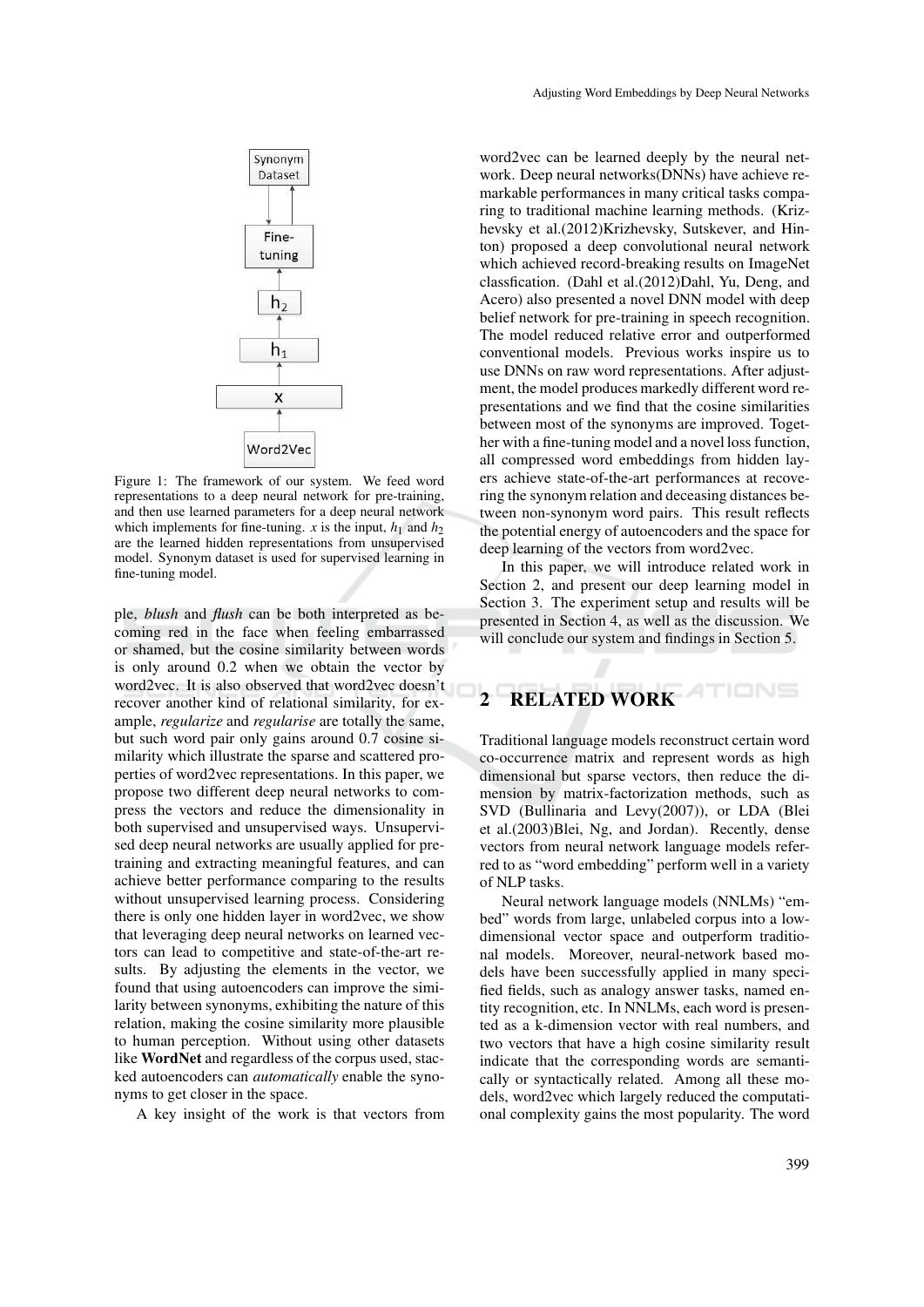embeddings of the model capture the *attributional similarities* for words that occur in the similar context. As for word2vec, the model increases the dot product of words that co-occur in the corpus, and this leads to the result that words that are semantic or syntactic related are closed to each other in the representation space. There are two structures for the model, each has its own characteristics and applicability in different cases. The continuous bag-of-words (CBOW) predict the target word by the window of words to the left as well as to the right of it. The Skip-gram model predicts the words in the window from current word.

However, we can find some problems in the model. Words in English always have multiple meanings. To deal with this issue, **WordNet**, a lexical ontology, distinguishes different meanings of one specific word by attributing it to different synsets. (Bollegala et al.(2015)Bollegala, Mohammed, Maehara, and Kawarabayashi) used a semantic lexicon and a corpus to learn word representations. Their method utilizes co-occurrence matrix and the lexical ontology instead of the neural network and outperforms both CBOW and Skip-gram by calculating the correlation coefficient between cosine similarities and benchmark datasets. Also there will be an intersection for senses of two words if they refer to the same meaning in the certain context. But because of different usages and writing habits, some words with the same meaning may occur in distinct contexts or appear infrequently in the text. For example, the cosine similarity for "let" and "allow" is smaller than human intuition judgement, and except "letting", "lets", the most similar word to "let" is "want". This indicates the sparse property of word embeddings learned by the model. Considering about two words, each word has a variety of meanings, but they share a few of them, in this case, they are widely spread in representation space by this model and far apart to each other. Moreover, one word can have different forms, for example, "regularize" can also be written in the form of "regularise", while in fact they are the same. However, when we use word representations to calculate the cosine similarities in these cases we get unreasonable scores which fail to accurately measure the similarity between words. To deal with these kinds of sparsity, and considering about the "depth" of NNLMs, we propose a deep neural network and this will be discussed later in the following section. Currently not so many works focus on addressing these problems.

### **3 PROPOSED APPROACH**

We propose a novel deep neural network with pretrain process by using stacked autoencoders. Figure 1 illustrates the data flow of our architecture. First we process the input for pre-training to get latent parameters. After pre-training the raw input, we reduce the dimensionality to get better representations. The parameters of fine-tuning model are initialized by learned weights and biases. Both parts of the system leverage back propagation method for training. In the fine-tuning part we exhibit an innovative loss function which enables the model to increase the quality of similarities between synonym words as well as unrelated words.

#### **3.1 Pre-train Model**

An autoencoder (Rumelhart et al.(1985)Rumelhart, Hinton, and Williams; Hinton and Salakhutdinov(2006)) is a neural network for the purpose of reducing dimension, encoding original representations of the data in an unsupervised way. It is widely used for pre-training the data before classification tasks due to their strong dependency on the representation. By learning better representations,an auto-encoder reduces noise and extracts meaningful features, which improve performance of classifiers. (Kamyshanska and Memisevic(2015)) presents the potential energy of autoencoder using different activation functions and how different autoencoders achieve competitive performances in classification tasks. This inspires us to implement the network on word embeddings.

For an autoencoder, the network uses a mapping function  $f_{\theta}$  to encode the input *x* into hidden representations *y*, where  $\theta = \{W, b\}$ , *W* is the weight matrix and *b* is the bias term. Then the autoencoder decodes the hidden representations to reconstruct the input  $\hat{x}$ via  $W<sup>T</sup>$  and another bias term for the output layer. *h* is the activation functions, *Sigmoid* and *ReLU* are frequently used.

$$
y = h(Wx + b)
$$
 (1)

$$
\hat{\boldsymbol{x}} = h\left(\boldsymbol{W}^T h\left(\boldsymbol{W}\boldsymbol{x} + \boldsymbol{b}\right) + \boldsymbol{\hat{b}}\right) \tag{2}
$$

The goal of the autoencoder is to compare the reconstructed output to the original input and minimize the error so that output can be as close as possible to the input.

We leverage autoencoders to word embeddings learned by word2vec for the following three reasons:

- 1. We use the autoencoder to denoise and learn better representations.
- 2. Polysemous words spread widely in the representation space, far from their similar words, while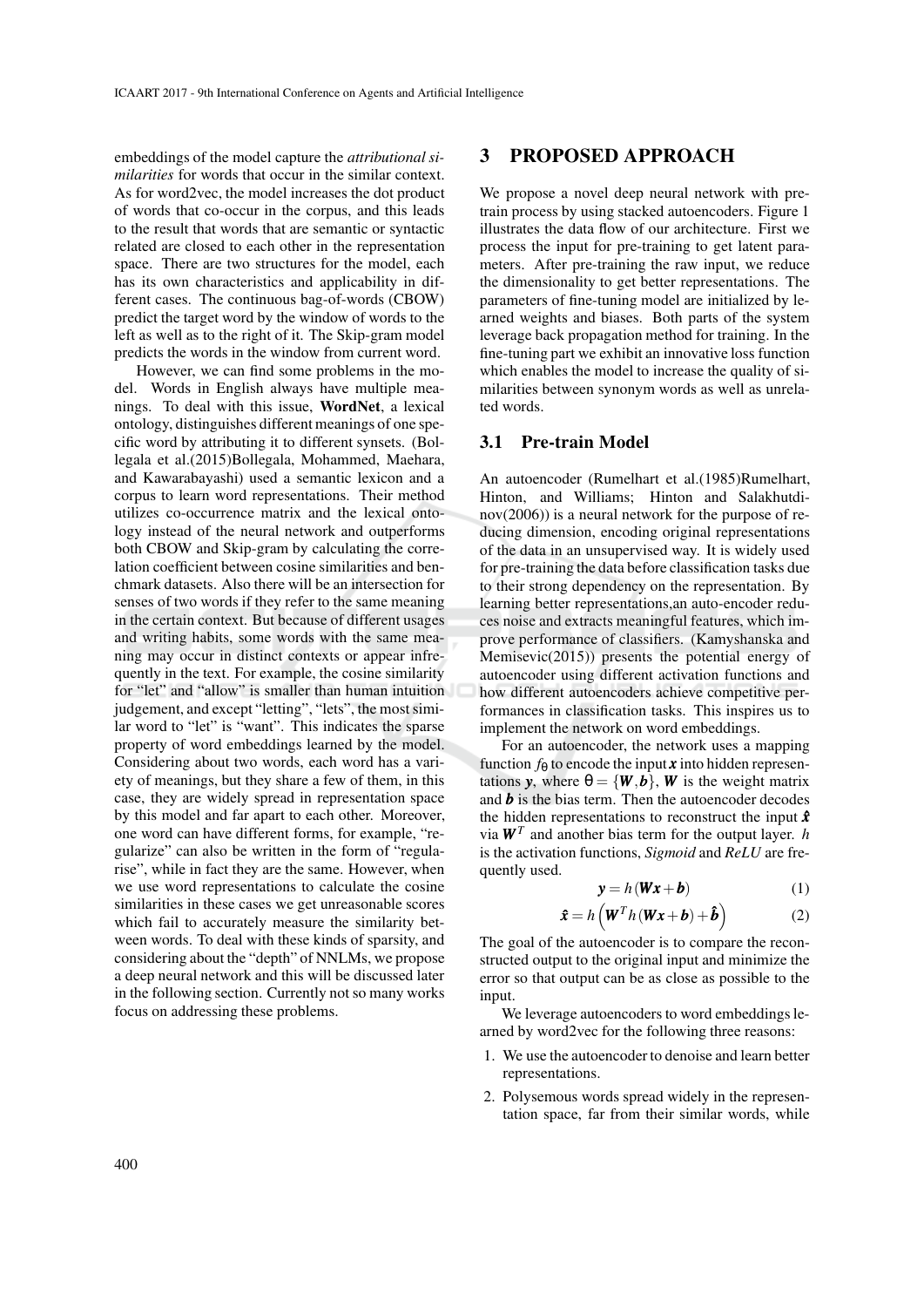

Figure 2: Stacked autoencoders with 2 hidden layers. Train the first autoencoder on the input to learn new features *h*. Then feed new features to the second autoencoder to obtain secondary features  $h_1$ .

autoencoder can compress the vectors and make them closer.

3. Representations of deeper hidden layers are relatively robust and steady to the input so we will reduce the dimensionality at least twice.

An advanced form of applying the reduction is stacked autoencoders. This neural network consists of multiple layers of sparse autoencoders in which the output of each layer is the input of the successive layer. The best way to train the stacked autoencoders is to use **greedy layer-wise training**. To do this, we first train one autoencoder for dimensionality reduction to obtain the weight matrix and bias. Then use the latent representation as the input for the next autoencoder. Follow this method in the subsequent layers, and finally a fine-tuning model is used to confirm and optimize the convergence of whole neural networks by the backpropagation method. In our system, we first use stacked autoencoders to obtain more robust representations than the corrupted input from word2vec as the pre-train step. Figure 2 shows the architecture of this step. Additionally, the activa- $\text{tion function } f(x) = \tanh(x) = \frac{1 - e^{-2x}}{1 + e^{-2x}}$  $\frac{1-e^{-2x}}{1+e^{-2x}}$  is used in the intermediate layers, and the output layer is also *tanh* because word representations should include positive as well as negative values.

In order to have the output as close as possible to the input, we use mean squared loss function

$$
L = \frac{1}{N} \sum_{i=1}^{N} ||x_i - \hat{x}_i||^2
$$
 (3)

where  $x_i$  denotes the representation of a word in the corpus, and *N* is the total number of words. Using this function, the output will be as close as possible to the input.

### **3.2 Fine-tuning Model**

The second part of our system is a novel fine-tuning model, constituted by a deep neural network. Unlike the fine-tuning model for autoencoders talked about in the previous section, we remove the symmetric structure of the network because we raise a new kind of loss function for learning deeper level representations. But the parameters are still initialized by learned weights and biases from stacked autoencoders for the purpose of fine-tuning. Figure 3 shows the architecture of the model.

We use the synonym dataset from WordNet to train the model. The dataset consists of words and their corresponding synsets IDs. If two words have the same synset ID, they denote the same concept. We iterate the whole dataset, each time we choose a word and find all the synonym words to it. At the same time, we randomly select 5 negative samples. Word *negative* means they are non-synonyminstances to the present word. We utilize a innovative loss function for processing with word representations following the inspiration from (Huang et al.(2015)Huang, Heck, and Ji; Shen et al.(2014)Shen, He, Gao, Deng, and Mesnil)

$$
L = -\log \prod_{(w^+,w)} P(w^+|w) \tag{4}
$$

$$
P(w_j|w_i) = \frac{exp\left(sim(w_j, w_i)\right)}{\sum\limits_{w' \in E_i} exp\left(sim(w', w_i)\right)}
$$
(5)

where  $w^+$  denotes one related synonym word according to the current input instance in the dataset, and  $E_i$  is the set of instances which are not related or related to the input in any sense. We use one backpropagation method to minimize the loss to get optimal results, and in order to avoid overfitting, 10-fold cross-validation is implemented for determining model parameters after randomly sorting the vocabulary list. We set the first hidden layer to 150 neural units, and 100 for the next. On the top of the network, we output representations of positive and negative instances, and calculate the cosine similarity for word pairs so that we can measure the loss and update the parameters. By calculating the posterior probability and the loss, the model will increase the cosine similarities between synonym word pairs, and decrease those for non-synonym word pairs simultaneously. Also in this supervised way, we can save artificial efforts and obtain competitive or even state-of-the-art results comparing to word embeddings without learning by deep neural network.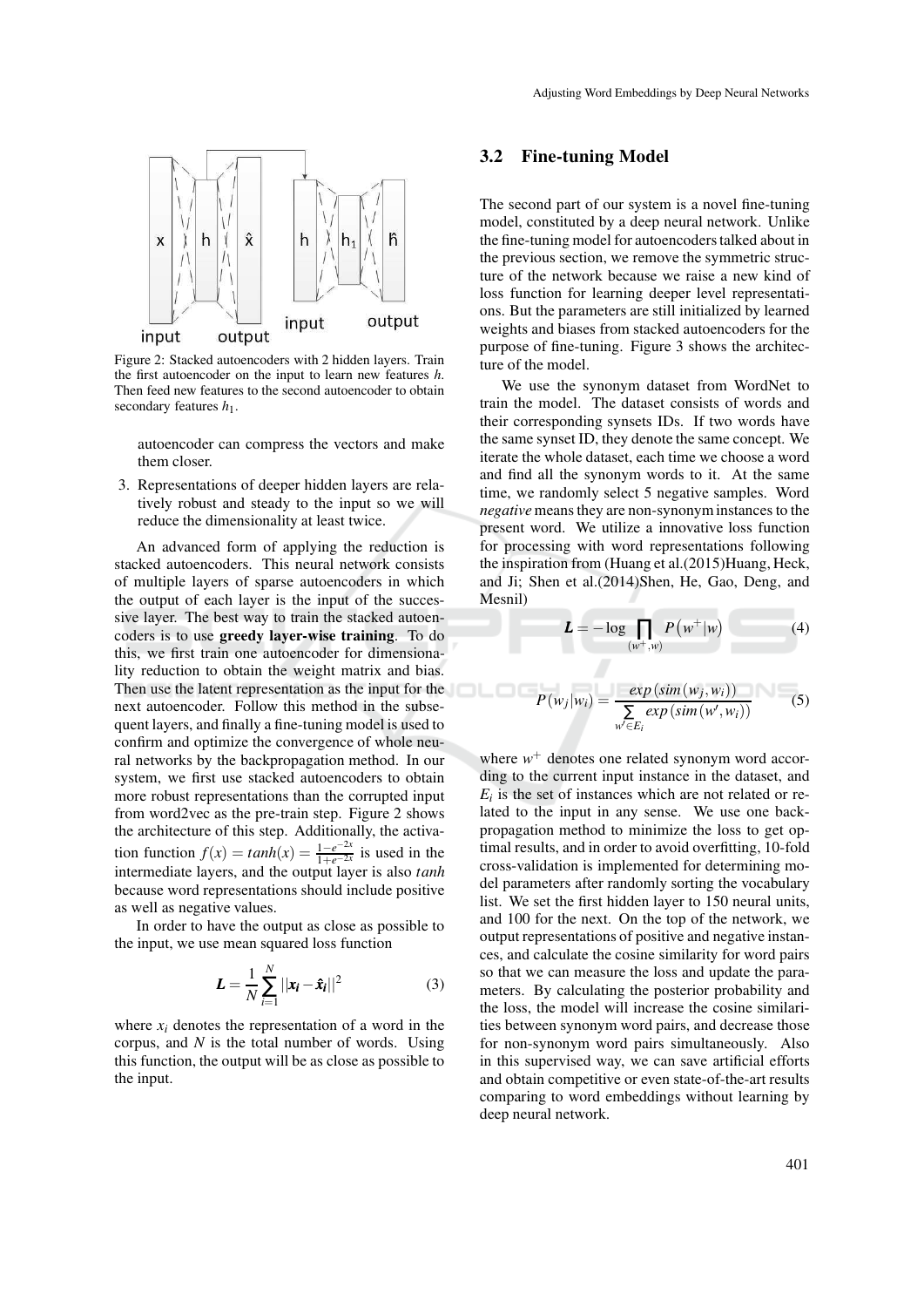

Figure 3: The structure of the fine-tuning model. Each time the input is the current word we come across in the dataset and we find a synonym of the word, we calculate the cosine similarity between them. We also choose a certain number of negative words which are not related to the current word.

### **4 EXPERIMENTS**

We evaluate the learned representations of stacked autoencoders and the fine-tuning model, comparing to a variety of dimensions from word2vec without handling to show the performance of our system. For the experiment we use English Wikipedia dump collected in June of 2016. As processing, the corpus was lowercased and all punctuations are eliminated, phrases are separated so that words in them are treated independently. We set word2vec to apply CBOW instead of Skip-gram because there's little difference, negative sampling instead of hierarchy softmax. For parameters in the model, the size of dimension is 200 and the minimum count is 50. As a result we get 473926 words in total. Initially we reduced 200-dimension vectors learned by word2vec to 150 dimension. We use Adam algorithm which proposed by (Kingma and Ba(2014)) to minimize the loss function because of its computational efficiency. For the first autoencoder, the input is the original word representations from word2vec. After training to reach convergence, the first autoencoder produces dimensionality reduced representations and is used for the next autoencoder. By stacking the neural networks, we obtain embeddings of different dimensions. In this way we fed the ensemble of real value vectors which are of 150 dimension all the way to the secondary autoencoder to get 100 dimension results. We preserved weights and bias terms of each level for the initialization of the fine tu-

| Dimensionality | $150$ -ae | $100$ -ae |
|----------------|-----------|-----------|
| 200            | 73.54%    | 83.77%    |
| 150            | 49.00%    | 75.07%    |
| 100            | 27.50%    | 58.17%    |

Table 2: Results of the stacked autoencoders with 300 dimension vectors as input. In this experiment we compressed the vectors more times comparing to the previous one. The comparison between Table 1 shows that the deeper neural networks perform better.

| Dimensionality | $150$ -ae | 100-ae |
|----------------|-----------|--------|
| 200            | 85.31%    | 88.11% |
| 150            | 75.06%    | 83.87% |
| 100            | 55.76%    | 73.46% |

ning model. We did not implement Mini-Batch Gradient Descent considering about the unique property of each word. The whole training process usually takes more than 10000 iterations and 12 hours on a single CPU. Meanwhile we dealt with 300-dimension embeddings for comparison since we found that the obtained results hold interesting trends and we want to see if the same case will happen for the same size of dimensionality, and to find out whether the depth influences the performance. Accordingly, vectors dimensionality of 200, 150 and 100 from word2vec are for comparison to our system's output latent representations. As for fine-tuning part, after filtering the instances in the dataset that do not occur in the corpus or are phrases, the total words for training the finetuning model is 55823 with 77538 different senses. Because we don't have test datasets for the work and in case of overfitting, we use 10-fold cross-validation to evaluate the average results about proportions between the number of synonym word pairs of which cosine similarities have been improved and the total number of pairs in the set.

#### **4.1 Experiment 1**

We first evaluate the results of the pre-train model. The idea to use autoencoders is that we can get better vector representations which own less noise, more robust features and it can make related words closer. The input is vectors of 200 dimension from word2vec, and reduced the dimensionality to 150 by the first level autoencoder. Then we use learned representations as input for the second level to get dimensionality of 100. The evaluation is to calculate the average performances for test sets. We want to see how many synonym word pairs in the set whose cosine similarities have been improved. In this way we will calculate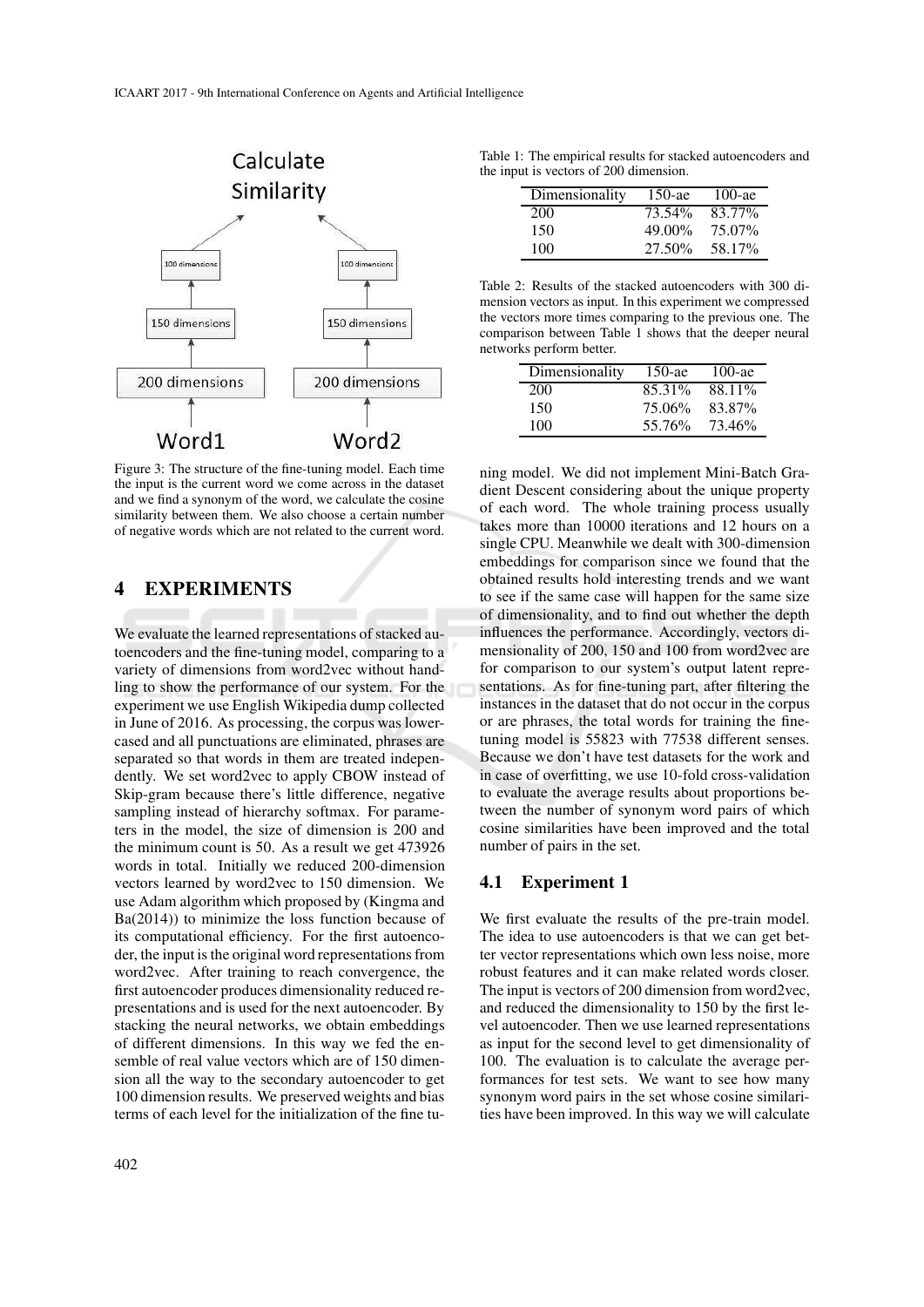the proportion of improved word pairs and present the percentage in the following tables. To ensure the convergence, the iterating stops when we obtain the loss value as small as possible and it remains invariant for a period of time.

Table 1 shows some interesting findings. The row in Table 1 represents word embeddings of 200, 150 and 100 from word2vec respectively. The column stands for 150 and 100 dimension hidden representations after we used stacked autoencoders. We set the baseline as original cosine similarities, and calculate after we reduced the dimension, how many synonym word pairs' similarities have been improved. For 150 dimension vectors obtained from the autoencoder, 73.54% of synonym word pairs have been improved considering their cosine similarities, comparing to the raw input of 200 dimension. This demonstrates that after encoding, synonyms become closer in an unsupervised way. But for 150 dimension original representations, only 49% of word pairs have been improved which can be regarded as competitive results, and 27.50% for 100 dimension. The decreasing trend by virtue of the mechanism in word2vec, the smaller the dimensionality is, the higher cosine similarity results we get, however the representations still hold the deficiencies of the model. Then the secondary encoded vectors of 100 dimension give better results, 83.97% of word pairs have been improved, outperforming the previous one. Even we reduce the dimension twice, the encoded representations still hold the decreasing trend. As for 200 and 150 dimensions, hidden representations significantly promote the quality of similarity between synonym words without specific corpus in which the characteristics of synonyms in specific contexts are well preserved. Comparing to the same size, we still get competitive results, nonetheless, the 100 dimension latent representations perform better than 150 in the same case. To consolidate our idea and to exploit more of the strength of stacked autoencoders, we reduced 300 dimension to 150 dimension as well as 100 dimension by a 50 dimension drop for each reduction. This time we encoded the vectors 3 times and 4 times to get latent representations. In Table 2, the 150 and 100 dimension in column come from one different stacked autoencoders model and possess more reduction times comparing to hidden representations in the Table 1 column. After raising the reduction times, we can see the results become even better, and the reduction amount between adjacent layers is decreasing. The cosine similarities of the 150 and 100 dimension representations are greatly improved, and as for the same size of word2vec vectors, the results are beyond competitive. We can conclude that "the deeper, the better", deeper

Table 3: Overall performances of fine-tuning model. The representations from two hidden layers are evaluated for computing the proportion between improved instances and the total number.

| Dimensionality | $150$ -bp | $100$ -bp |
|----------------|-----------|-----------|
| 200            | 94.37%    | 80.76%    |
| 150            | 92.36%    | 79.65%    |
| 100            | 88.91%    | 78.60%    |

layer representations are more compact. In this way, we denoise so that related words get closer and the similarities of synonym words become higher, which seems more reasonable to human perception.

This pre-training method is an automatic learning process for the input, and the model develops better representations for synonym word pairs. We can argue that the stacked autoencoders is powerful to address the problem of ambiguity between synonym words and scattering vectors by reducing the dimension. This novel approach on dealing with word2vec vectors demonstrates that these vectors can still be learned by deep neural networks. It can be utilized to extract meaningful features in embeddings so that we can explore the properties held in them.

## **4.2 Experiment 2**

In order to fine-tune the parameters, we propose a deep synonym relatedness model to learn latent representations after pre-training. Following the architecture shown in Figure 3, we use 10-fold crossvalidation and evaluate the average performances for learned representations from two hidden layer. The whole training process takes rougly 7 hours on a single machine. In Table 3, **150-bp** and **100-bp** represent learned hidden representations after using backpropagation method from fine-tuning model. The row in the table means the same as previous tables. In Table 3 we can see that, in 94.37% of the instances, the similarities of words have been improved, in comparison to dimensionalities of 200 and 150, and the results are also significantly better than deep stacked autoencoders. As for 100 dimension in fine-tuning model, it is only competitive to the same dimension from pre-train model. From the table we can see that after fine-tuning, the representations still hold the decreasing trend when comparing with the original vectors, the same behaviour with pre-training results. But the model improves the performance of latent representations on the same dimension and the smaller dimension. Considering about the 27.50% and 49.00% improvement in Table 1, we acquire 88.91% and 92.36% which are notable results. We can argue that even if we don't use autoencoders to encode and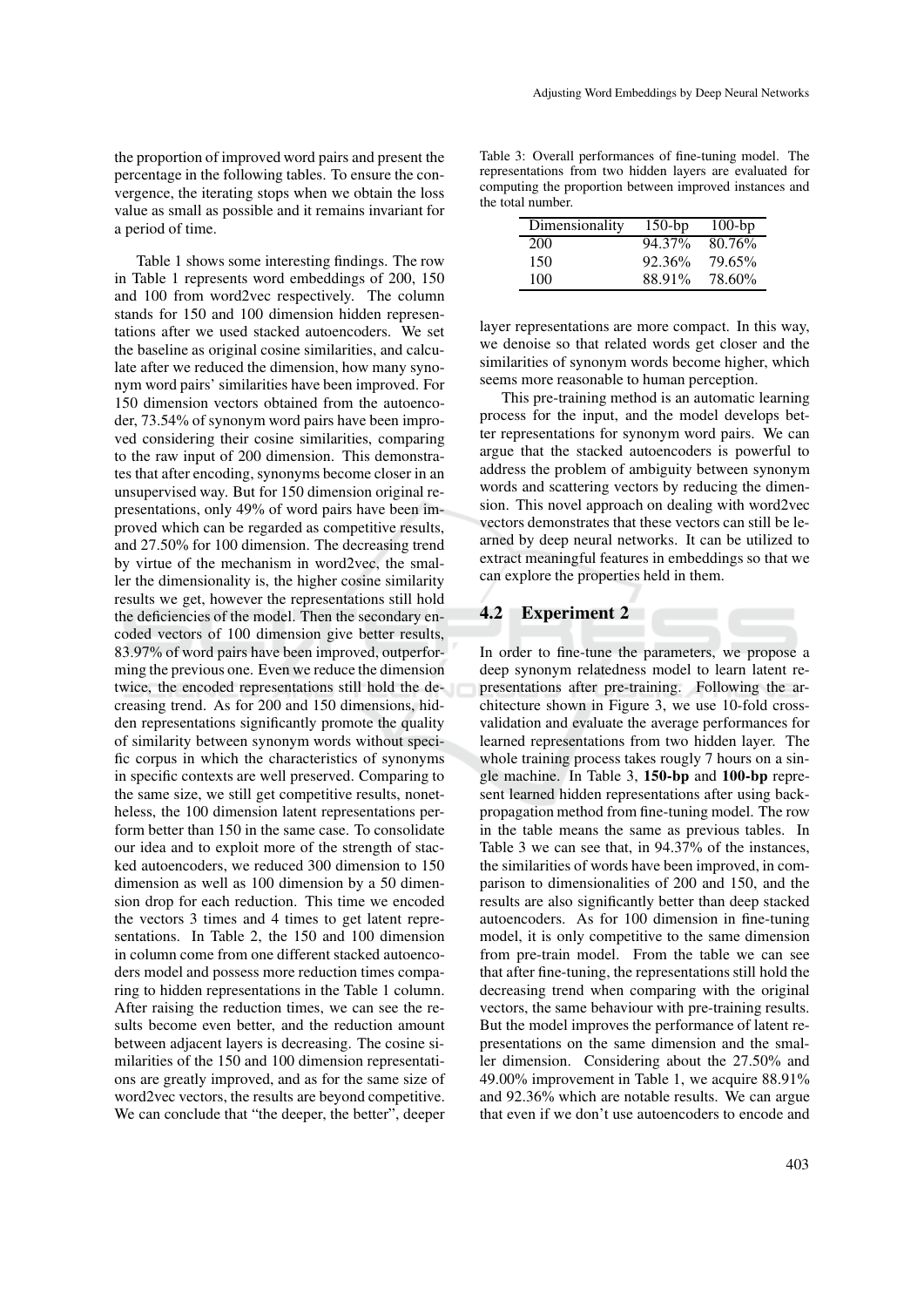| Synonyms                     | 200         | 150         | 100         | $150$ -bp | $100$ -bp |
|------------------------------|-------------|-------------|-------------|-----------|-----------|
| regularize & regularise      | 0.661886    | 0.710118    | 0.702691    | 0.801452  | 0.999723  |
| changeless & unalterable     | 0.500718    | 0.578448    | 0.640918    | 0.694430  | 0.918739  |
| respectful & reverential     | 0.654054    | 0.683833    | 0.719712    | 0.742635  | 0.884301  |
| repair & fix                 | 0.452142    | 0.467059    | 0.474660    | 0.628190  | 0.997788  |
| fortunately & fortuitously   | 0.395465    | 0.432642    | 0.428508    | 0.442118  | 0.963096  |
| promoter & booster           | 0.043374    | 0.028916    | $-0.038873$ | 0.240978  | 0.216803  |
| $\text{curl } \& \text{ker}$ | 0.317527    | 0.346058    | 0.325593    | 0.618310  | 0.684300  |
| dusk & nightfall             | 0.694591    | 0.723055    | 0.746611    | 0.804976  | 0.936354  |
| awake & arouse               | 0.127879    | 0.134865    | 0.146026    | 0.397994  | 0.772240  |
| run & consort                | $-0.189202$ | $-0.221867$ | $-0.267452$ | 0.183840  | 0.269530  |

Table 4: Examples of synonym words and the comparison between different dimensions of vectors.

Table 5: Comparison between representations of two layer stacked autoencoders and fine-tuning model.

| Dimensionality | $150$ -bp | $100$ -bp |
|----------------|-----------|-----------|
| $150$ -ae      | 91.94%    | 79.45%    |
| $100$ -ae      | 86.95%    | 77.55%    |

compress the vectors, by using the fine-tuning model and the novel loss function, we can still promote the similarities between synonym words and decrease the similarities between non-synonym pairs. We use the similarities from word2vec as baselines and manually inspect similarities after fine-tuning(Table 4). *Run and consort* can mean the same when referring to hanging out with someone. The cosine similarity of two words are negative which makes no sense. After fine-tuning, the similarity is improved to more than 0.183840. *Arouse and awake* are interchangeable but they get poor 0.127879 cosine similarity results, however for 100 dimension representations it can get 0.772240 instead. *Regularize and regularise* are the same, the similarity is around 0.710118 because of the scattering and sparsity problem in word2vec, the finetuning result for 100 dimension is notably 0.999732, nearly 1. *Repair and fix* have only poor 0.474660 similarity, and the model improve it to 0.997788. These examples demonstrate that 100 dimension vectors after fine-tuning gain the largest improvement, better than 150 dimension. It seems reasonable because of the gradient vanishing. But we still found that for just a few instances, 100 dimension results are even lower than original vectors. This may because we should add some regularizers or smooth parameters.

The supervised learning method verifies the idea that deep neural networks can be applied on word2vec vectors for specific tasks by artificially adjusting. Because the model is for fine-tuning, so we will compare the results between autoencoders' vectors and fine-tuned vectors. We can see from Table 5 that by using the architecture without reducing dimensionality, the similarities between synonym words get further improvement. **150-bp** and **100-bp** stand for the hidden representations from the fine-tuning model, while **150-ae** and **100-ae** still represent the reduced vectors from hidden layers of stacked autoencoders. As for 150 dimension latent representations in stacked autoencoders, around 91.94% of synonym word pairs' similarities have been increased, indicating that the deep neural network is more effective because of supervised learning. But it is still uncertain why the performance of 100 dimension after back-propagation method is worse than 150 dimension. Maybe we can assume that the space of 100 dimension representations to be improved is not as much as 150 dimension, this also demonstrates that deeper unsupervised models have already denoise more and decrease the sparsity. Even without the initialization from pre-training process, if we incorporate more training data, the model can reform word embeddings with better quality. It is possible to utilize the neural network with appropriate data and more types of knowledge to learn representations that are suitable for certain tasks.

## **5 CONCLUSIONS AND FUTURE WORK**

We have introduced a combined system with two kinds of neural networks to handle the word embeddings of word2vec. From the results we can say, stacked autoencoders are strong enough to encode and compact the vectors in the space. Due to different conditions for the used corpora and its restriction, word2vec will not produce word embeddings with good quality. Some synonyms are rarely seen in the text, so the similarities could be even negative values in word2vec. And some synonyms have not only a few same meanings but also other different senses. In this case, words are spread far apart in the space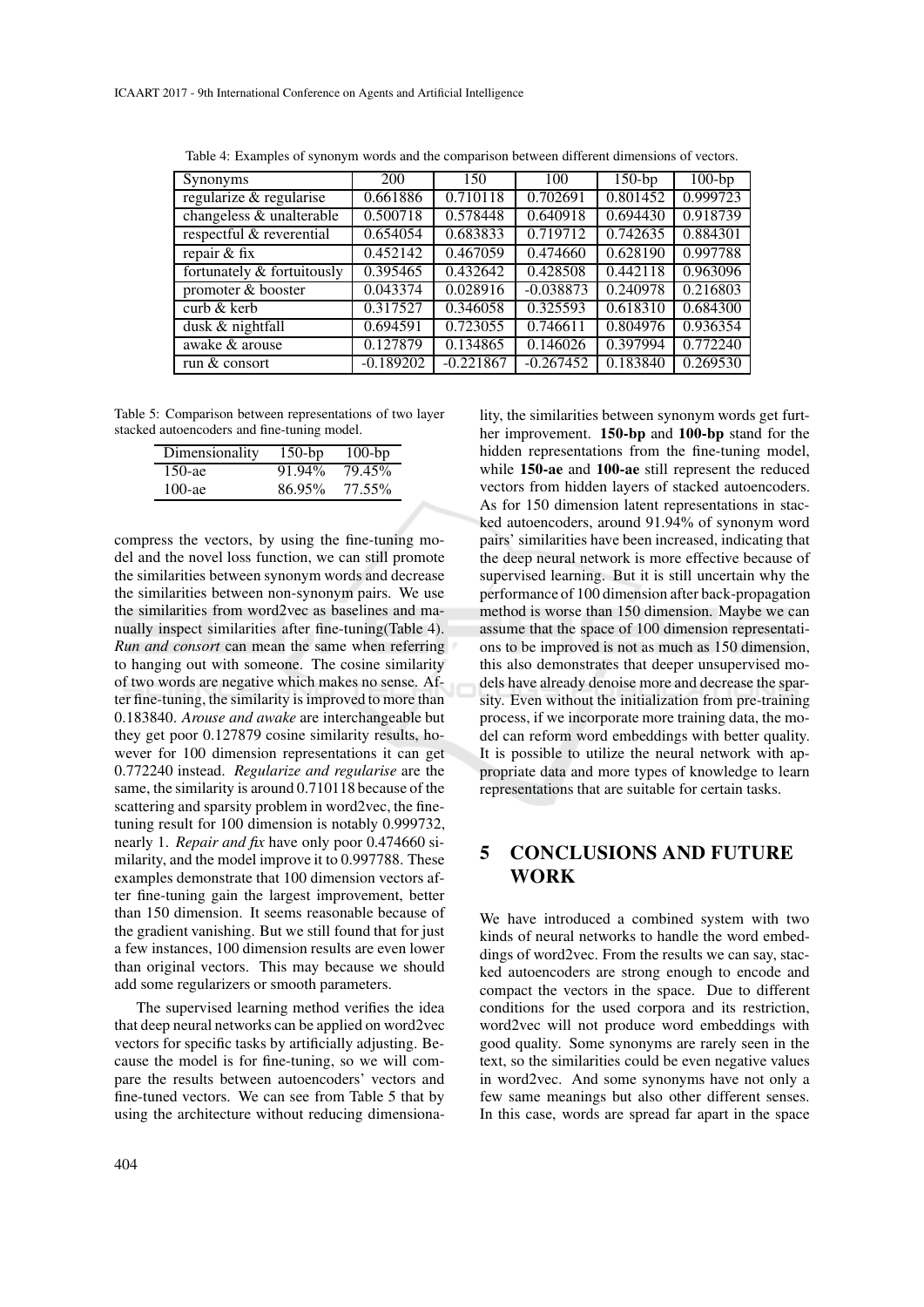with extremely low cosine similarities. By using autoencoders in an unsupervised approach, we get more compact representations with less noise which automatically disambiguate the similarities between synonyms. The fine-tuning model also indicates the potential of representations to be learned by deep neural networks with carefully designed loss functions and knowledge graphs or lexical datasets. In this paper, we set the loss function in a softmax form with a dataset of WordNet synsets to calculate the posterior probability, this method improves cosine similarities between synonym words and decreases similarities of non-synonym ones. Unlike the idea in stacked autoencoders, by encoding word embeddings in a supervised way, the model only extracts useful semantic features for synonyms, and makes them closer.

Both of the models achieved significantly better performance than word2vec on measuring synonym relatedness, shed light on exploiting word embeddings in a supervised or unsupervised way. But these two models come up from different ideas and there is still something confuses us, the deeper stack autoencoders we use, the loss when converging will be bigger for each autoencoder in the network, we will keep studying on this phenomenon in the future to probe the features of autoencoders and word representations. For unsupervised learning, we plan to comprehensively evaluate the energy of autoencoders. We will explore the changes in linguistic regularities of latent representations, and discover the patterns of semantic and syntactic properties in embeddings. Autoencoder may be a good toolkit to clarify the meaning of opaque vectors. Our future work will also focus on disambiguating entities types by setting a classifier on the top layer of the network.

#### **ACKNOWLEDGMENT**

This work was partially supported by NEDO (New Energy and Industrial Technology Development Organization).

### **REFERENCES**

- Yoshua Bengio, Réjean Ducharme, Pascal Vincent, and Christian Jauvin. A neural probabilistic language model. *Journal of machine learning research*, 3(Feb): 1137–1155, 2003.
- David M Blei, Andrew Y Ng, and Michael I Jordan. Latent dirichlet allocation. *Journal of machine Learning research*, 3(Jan):993–1022, 2003.
- Danushka Bollegala, Alsuhaibani Mohammed, Takanori Maehara, and Ken-ichi Kawarabayashi. Joint word

representation learning using a corpus and a semantic lexicon. *arXiv preprint arXiv:1511.06438*, 2015.

- John A Bullinaria and Joseph P Levy. Extracting semantic representations from word co-occurrence statistics: A computational study. *Behavior research methods*, 39 (3):510–526, 2007.
- Danqi Chen and Christopher D Manning. A fast and accurate dependency parser using neural networks. In *Proceedings of the 2014 Conference on Empirical Methods in Natural Language Processing (EMNLP)*, pages 740–750, 2014.
- Ronan Collobert and Jason Weston. A unified architecture for natural language processing: Deep neural networks with multitask learning. In *Proceedings of the 25th International Conference on Machine learning*, pages 160–167. ACM, 2008.
- Ronan Collobert, Jason Weston, Léon Bottou, Michael Karlen, Koray Kavukcuoglu, and Pavel Kuksa. Natural language processing (almost) from scratch. *Journal of Machine Learning Research*, 12(Aug):2493–2537, 2011.
- George E Dahl, Dong Yu, Li Deng, and Alex Acero. Context-dependent pre-trained deep neural networks for large-vocabulary speech recognition. *IEEE Transactions on Audio, Speech, and Language Processing*, 20(1):30–42, 2012.
- Geoffrey E Hinton and Ruslan R Salakhutdinov. Reducing the dimensionality of data with neural networks. *Science*, 313(5786):504–507, 2006.
- Hongzhao Huang, Larry Heck, and Heng Ji. Leveraging deep neural networks and knowledge graphs for entity disambiguation. *arXiv preprint arXiv:1504.07678*, 2015.
- Hanna Kamyshanska and Roland Memisevic. The potential energy of an autoencoder. *IEEE transactions on pattern analysis and machine intelligence*, 37(6):1261– 1273, 2015.
- Diederik Kingma and Jimmy Ba. Adam: A method for stochastic optimization. *arXiv preprint arXiv:1412.6980*, 2014.
- Alex Krizhevsky, Ilya Sutskever, and Geoffrey E Hinton. Imagenet classification with deep convolutional neural networks. In *Advances in neural information processing systems*, pages 1097–1105, 2012.
- Raúl Ernesto Menéndez-Mora and Ryutaro Ichise. Toward simulating the human way of comparing concepts. *IEICE TRANSACTIONS on Information and Systems*, 94(7):1419–1429, 2011.
- Tomas Mikolov and J Dean. Distributed representations of words and phrases and their compositionality. 2013b.
- Tomas Mikolov, Stefan Kombrink, Lukáš Burget, Jan Černockỳ, and Sanjeev Khudanpur. Extensions of recurrent neural network language model. In *2011 IEEE International Conference on Acoustics, Speech and Signal Processing (ICASSP)*, pages 5528–5531. IEEE, 2011.
- Tomas Mikolov, Kai Chen, Greg Corrado, and Jeffrey Dean. Efficient estimation of word representations in vector space. *arXiv preprint arXiv:1301.3781*, 2013a.
- George A Miller. Wordnet: a lexical database for english. *Communications of the ACM*, 38(11):39–41, 1995.